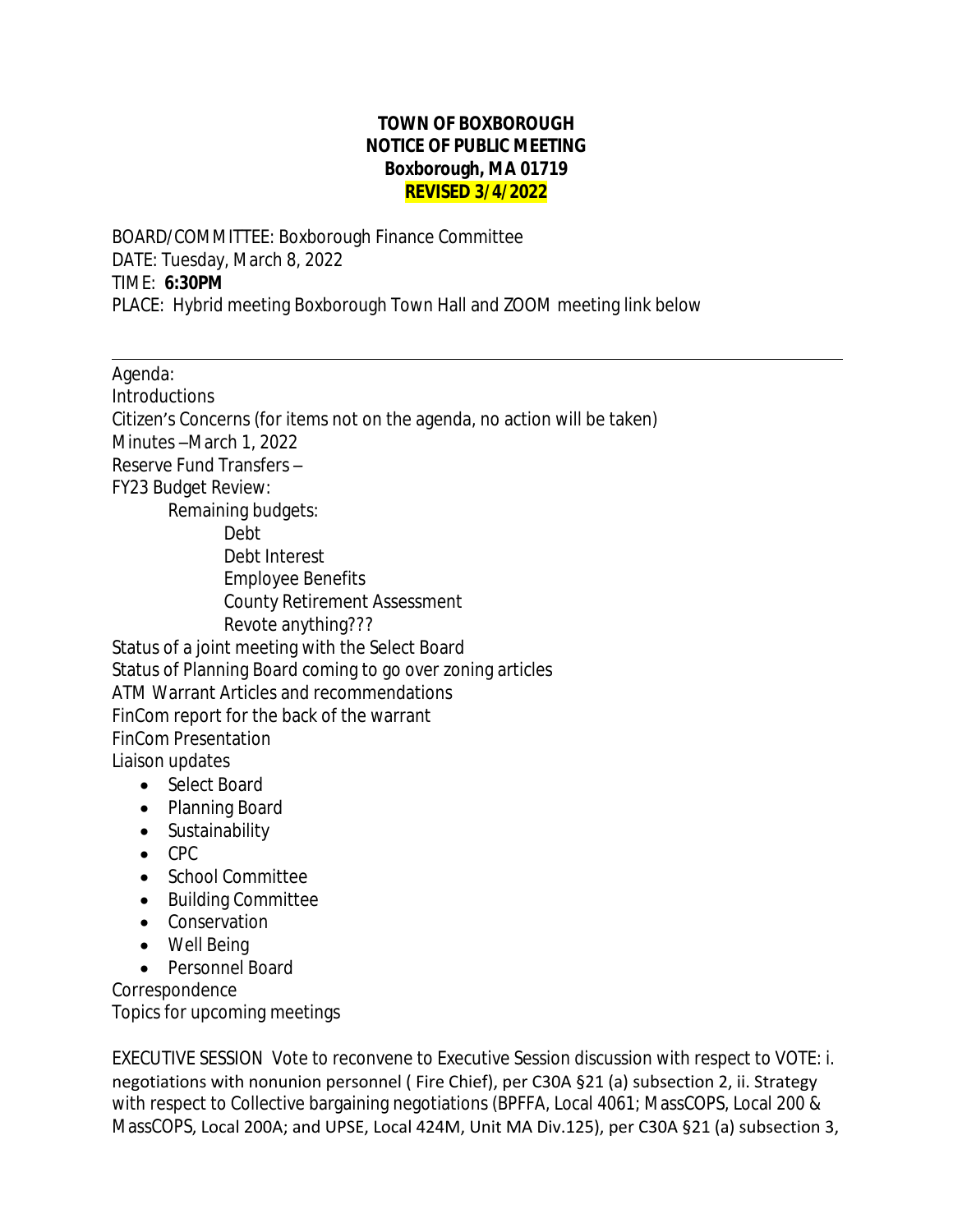and to reconvene in Open Session after completion of the Executive Session Note: The Chair shall note that to discuss in open session may have a detrimental effect on the negotiating position of the Board.

The Committee will reconvene in Open Session only to adjourn

exhibits to be used: minutes from March 1, 2022 RFT **Budgets** 

| RFT tracker                |             |          |           |          |
|----------------------------|-------------|----------|-----------|----------|
| Item                       | description | Amount   | Start at  | comments |
|                            |             |          | \$150,000 |          |
| HVAC at museum             |             | \$6,700  | \$143,300 |          |
| Acc't Consultant &         |             | \$39,820 | \$103,480 |          |
| Training                   |             |          |           |          |
| T/C Consulting             |             | \$5,000  | \$98,480  |          |
| Hager Well                 |             | \$26,000 | \$72,480  |          |
| Hager Well                 |             | \$3,500  | \$68,698  |          |
| T/C Training               |             | \$10,500 | \$58,480  |          |
| T/C Training               |             | \$15,200 | \$43,280  |          |
| <b>Assessor Consulting</b> |             | \$3,743  | \$39,537  |          |

Next Meetings:

January 4, 2021 - Planning Board, Police Department Budget January 11, 2021 – DPW Budget, RecCom January 18, 2021 – ConsCom, Fire Department Budget January 25, 2021 – Steele Farm, Library Budget, Police, Dispatch, Animal Control February 1, 2022 – Town Hall Budgets SATURDAY, February 5,2022 – Capital Saturday via Zoom CANCELLED February 8, 2022 – Unvoted Town Hall Budgets, ABRSD, Minuteman, Assabet, Nashoba February 15, 2022 - Reserve Fund, Legal, FinCom, RecCom – REVOTE, Long Term Debt, Debt Interest, County Retirement, Insurance, Employee Benefits. All budgets not voted below. Capital Plan February 22,2022 –ABRSD, Minuteman, Assabet, Nashoba, Technology, STM, warrant articles for ATM March 1, 2022 – March 8, 2022 – March 15, 2022- Funding sources recommendations??

March 22, 2022 –

March 29, 2022 -